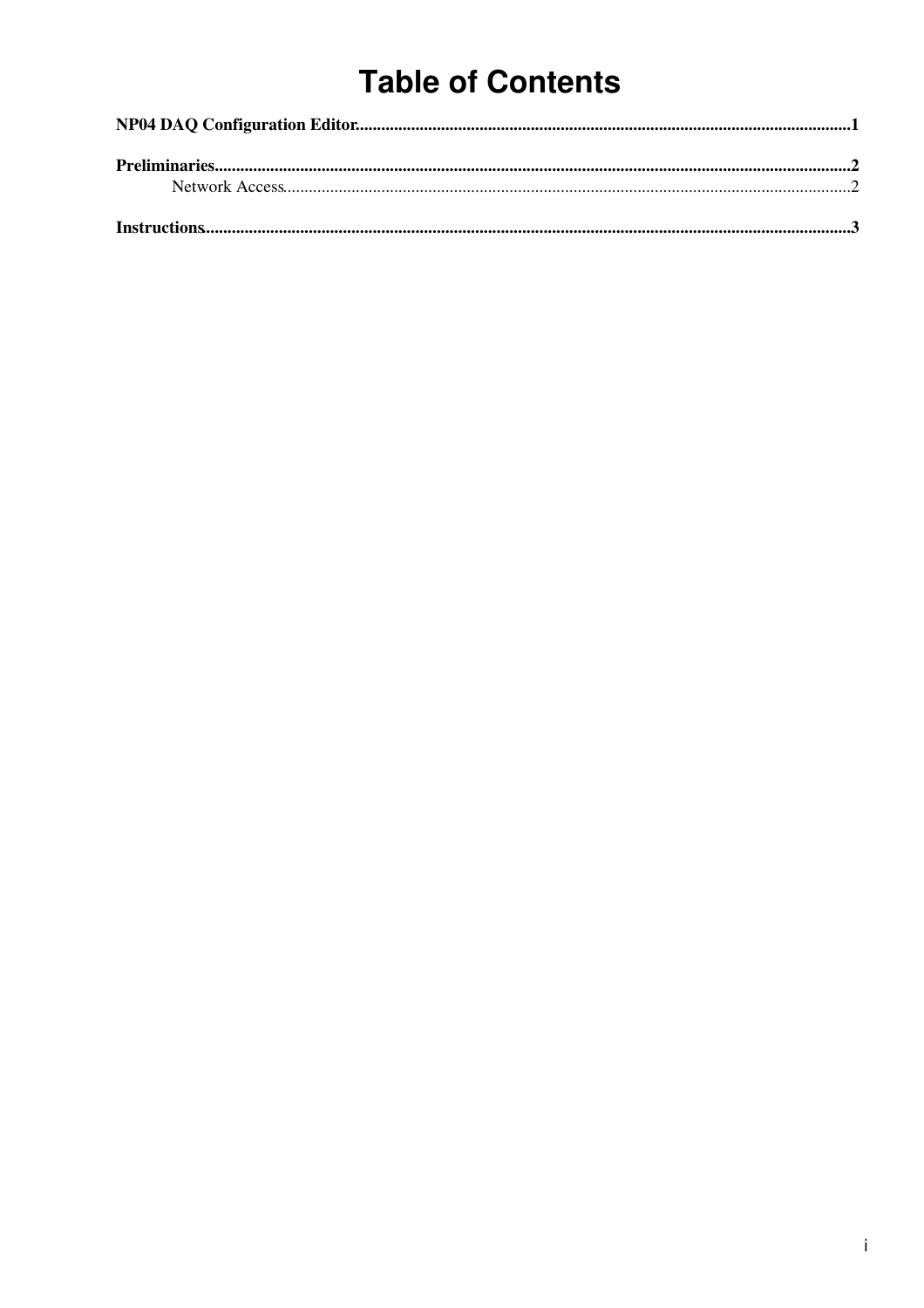<span id="page-1-0"></span>**NP04 DAQ Configuration Editor**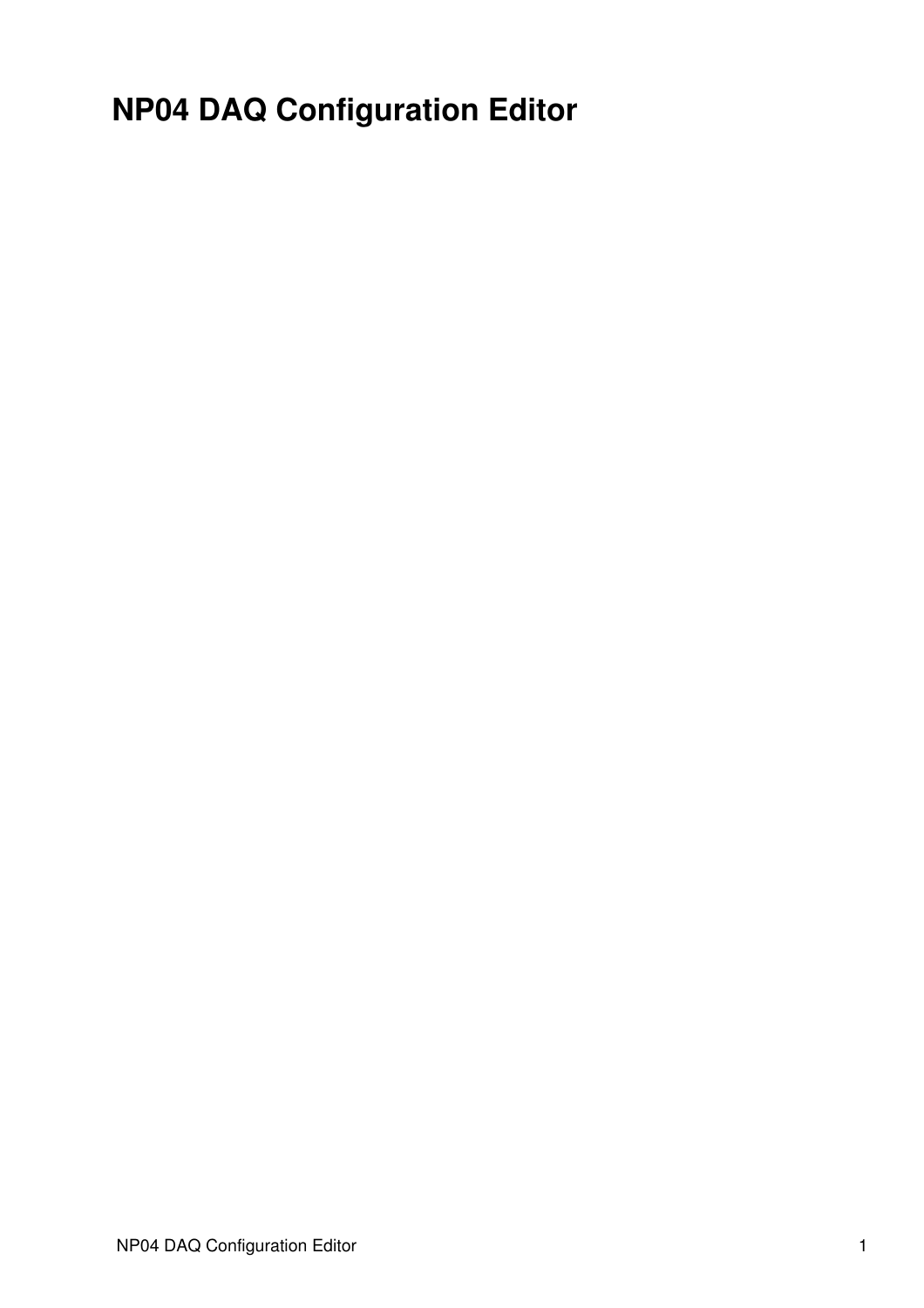# <span id="page-2-0"></span>**Preliminaries**

This page provides instructions for viewing and editing configuration parameters of the artdaq system running on np04-srv-010.cern.ch. Artdaq configurations are stored in the online configuration database, which is accessible from the command line and web interfaces. This page describes how to view and edit artdaq configurations using the web interface, also known as the web config editor.

### <span id="page-2-1"></span>**Network Access**

The web config editor is a nodejs application that is running on the localhost:8880 of np04-srv-010.cern.ch, and hence it is not directly accessible from the Internet. To access the web config editor users can either launch a web browser directly on np04-srv-010.cern.ch or port-forward a connection over ssh and launch a web browser locally on their's laptop or desktop. The latter is a preferred option that requires adding the following snippet to the user's local ~/.ssh/config file and ssh-ing into cern-pddaq. The ssh session creates the needed port-forwarding and users can access the web config editor from the localhost.

[Instructions for configuring the ssh port-forwarding.](https://twiki.cern.ch/twiki/bin/view/CENF/ArtdaqWebConfigEditorSSHConfig)

ssh -1 <your lxplus user account> cern-pddaq

URL: <http://localhost:8880/db/client.html>

Note: you will be prompted twice to enter a password, the first password to enter is the password for your personal user account on lxplus, and the second password is the password for the pduser user account on np04-srv-010.cern.ch.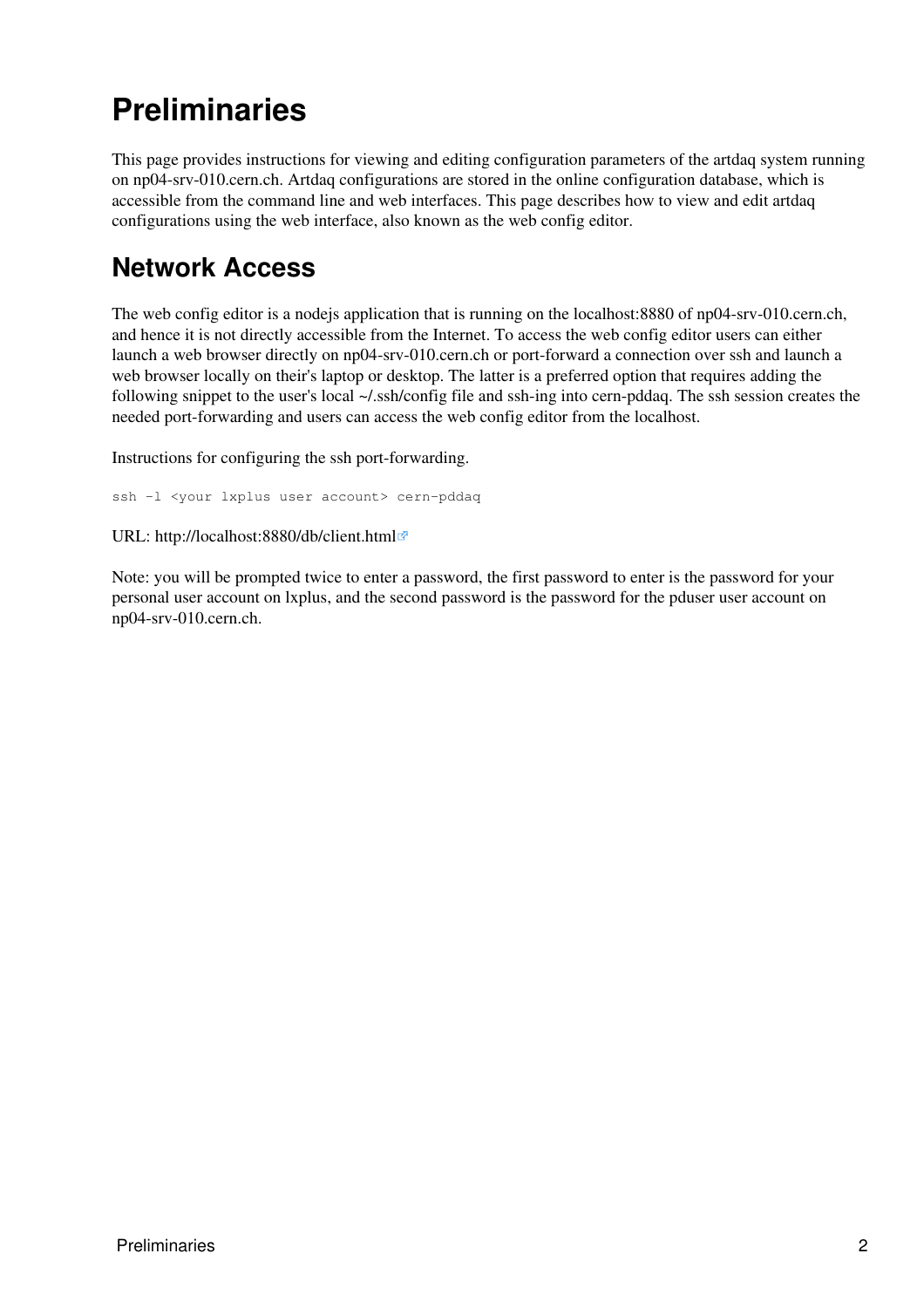## <span id="page-3-0"></span>**Instructions**

### **ARTDAQ Configuration Editor** Information Welcome to the ARTDAQ Configuration Editor Please Select a named configuration from the list below. It will load in additional top-level tabs. If you have a number field which you wish to convert to a string (general-purpose) field, leave the field blank, select different field, then go back. **Select Configuration Configuration Name Filter** Step 1: Select a configuration Configuration List from the drop-down list. johnstest300 **Load Selected Configuration Reload Configurations Step 2: Click on<br>"Load Selected Configuration** Save or Discard Changes Configuration Information All Changes Since Last Save **Step 3:** Choose a configuration<br>file and click the "Edit" button. **Entities in** Configuration Collection Name **Entity Name** Version  $E$ notprovided  $ver001$ milestone\_week\_1.rce\_expert\_run\_options.fcl E notprovided milestone\_week\_1.rce01\_hw\_cfg.fcl  $ver001$  $E<sub>0</sub>$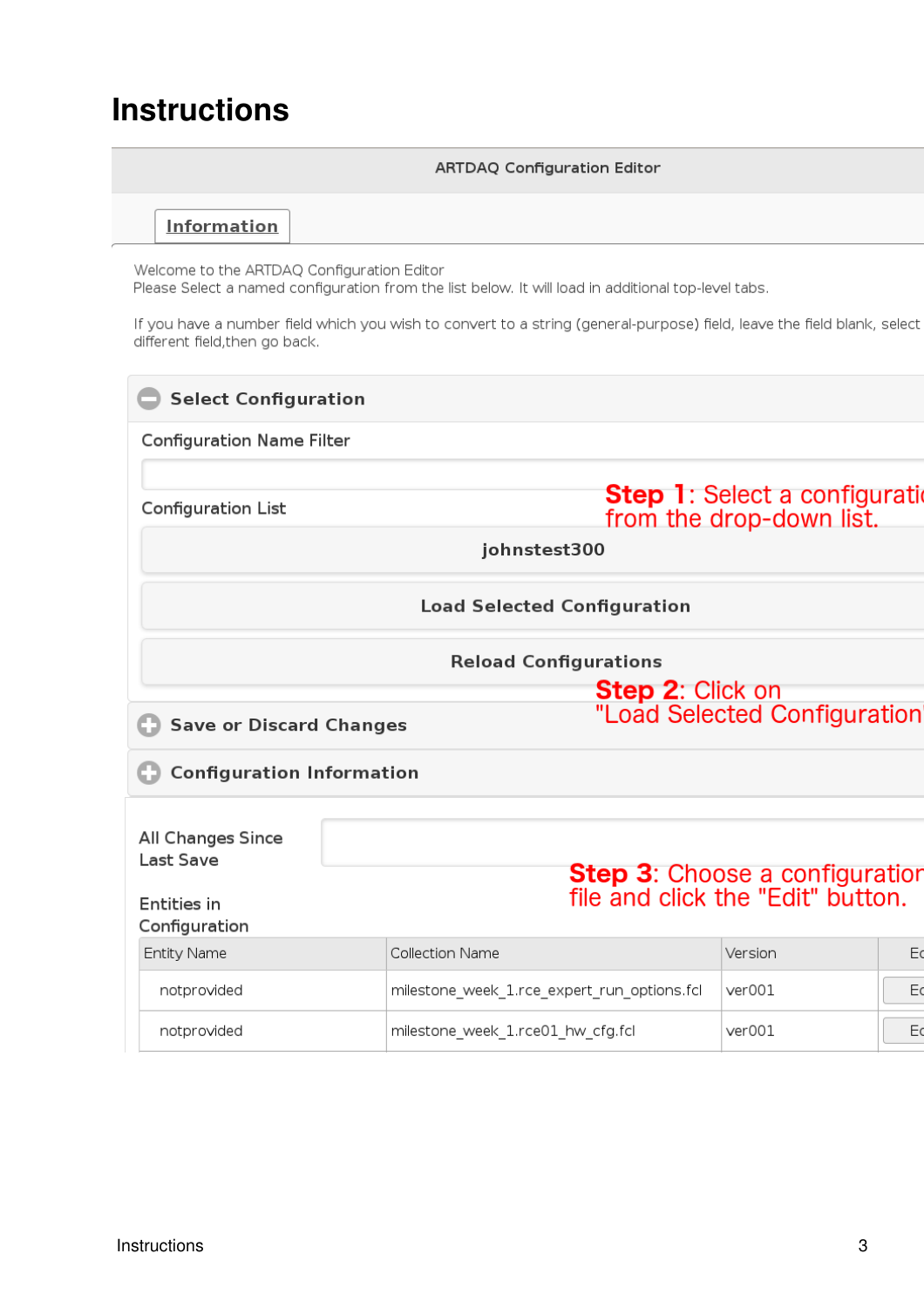#### ArtdaqWebConfigEditorP1 < CENF < TWiki

| <b>File Information</b>    |                                         |                                                               |  |  |
|----------------------------|-----------------------------------------|---------------------------------------------------------------|--|--|
| <b>File Version</b>        | ver001                                  |                                                               |  |  |
| <b>Collection Name</b>     |                                         | common_code.rce_standard.fcl                                  |  |  |
| <b>Entities</b>            |                                         |                                                               |  |  |
| Name                       | Date Assigned                           |                                                               |  |  |
| notprovided                |                                         | Thu Feb 23 2017 01:16:10 GMT-0600 (CST)                       |  |  |
| Assigned<br>Configurations |                                         |                                                               |  |  |
| Name                       | Date Assigned                           |                                                               |  |  |
| milestoneweekdb1           | Thu Feb 23 2017 01:16:10 GMT-0600 (CST) |                                                               |  |  |
| Name<br>rce_client         | Value<br>500000                         | User Comment                                                  |  |  |
|                            |                                         |                                                               |  |  |
| rce_xml_…                  | config/defaults.xml                     | # Configuration file                                          |  |  |
| rce_daq_…                  | Trigger                                 | # Can be one of Burst, Scope, Trigger                         |  |  |
| rce_feb_e                  | true                                    |                                                               |  |  |
| receiver_                  | 0                                       | <b>Step 4:</b> Click on a value inside the                    |  |  |
| receiver_t                 | 10000                                   | "Value" or the "User Comment" and                             |  |  |
|                            | 100                                     | change it. Modified values become                             |  |  |
| reporting                  |                                         |                                                               |  |  |
| reporting                  | 10                                      | yellow.                                                       |  |  |
| raw_buffe                  | 16000000                                |                                                               |  |  |
| raw buffe                  | 100                                     |                                                               |  |  |
| use frag                   | true                                    |                                                               |  |  |
| <b>Information</b>         |                                         | milestone_week_1.rce_expert_run_options.fcl<br>milestone week |  |  |